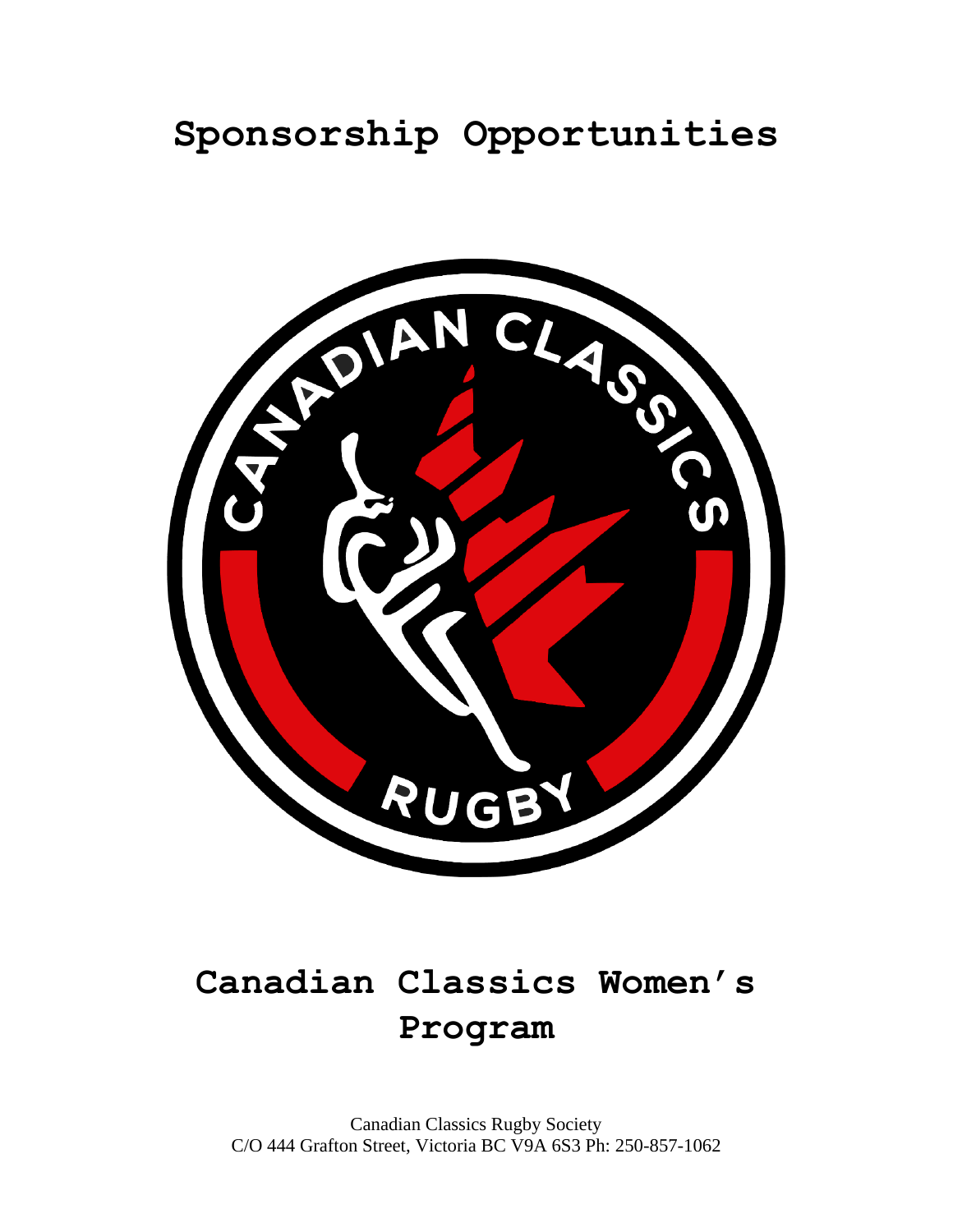### **About The Canadian Classics Women's Program**



(Canadian National Women's Sevens Team – 2016 Olympic Bronze Medalists, Rio de Janeiro, Brazil. Photo by Macleans.ca)

The Canadian Classics' Women's Program has been established to further recognize the vast contributions that Canadian women of the past and present have made to the sport of rugby in Canada and around the world.

The Can-Am Summer Series is an annually alternating home & away event played each summer, between the Canadian Classics and the USA Classic Eagles, in which each country takes turns hosting the other.

Classic Can-Am rugby features an exciting mix of former top international players, and deserving domestic players, who represent their countries in an international friendly. Both Canada and the USA utilize the Classic Can-Am as a way to give a little something back to grass-roots girls rugby, rekindle old friendships, and renew fierce rivalries.

Highly competitive, and very demanding, selection for this event is one of the most sought-after goals for senior players across Canada. Intended as an appropriate adjournment of their lifetime dedication to rugby in Canada, as well as an opportunity to pass on a little of what they've learned, the Canadian Classics Women's Program is deserving and grateful for your consideration and support.

See you in the stands!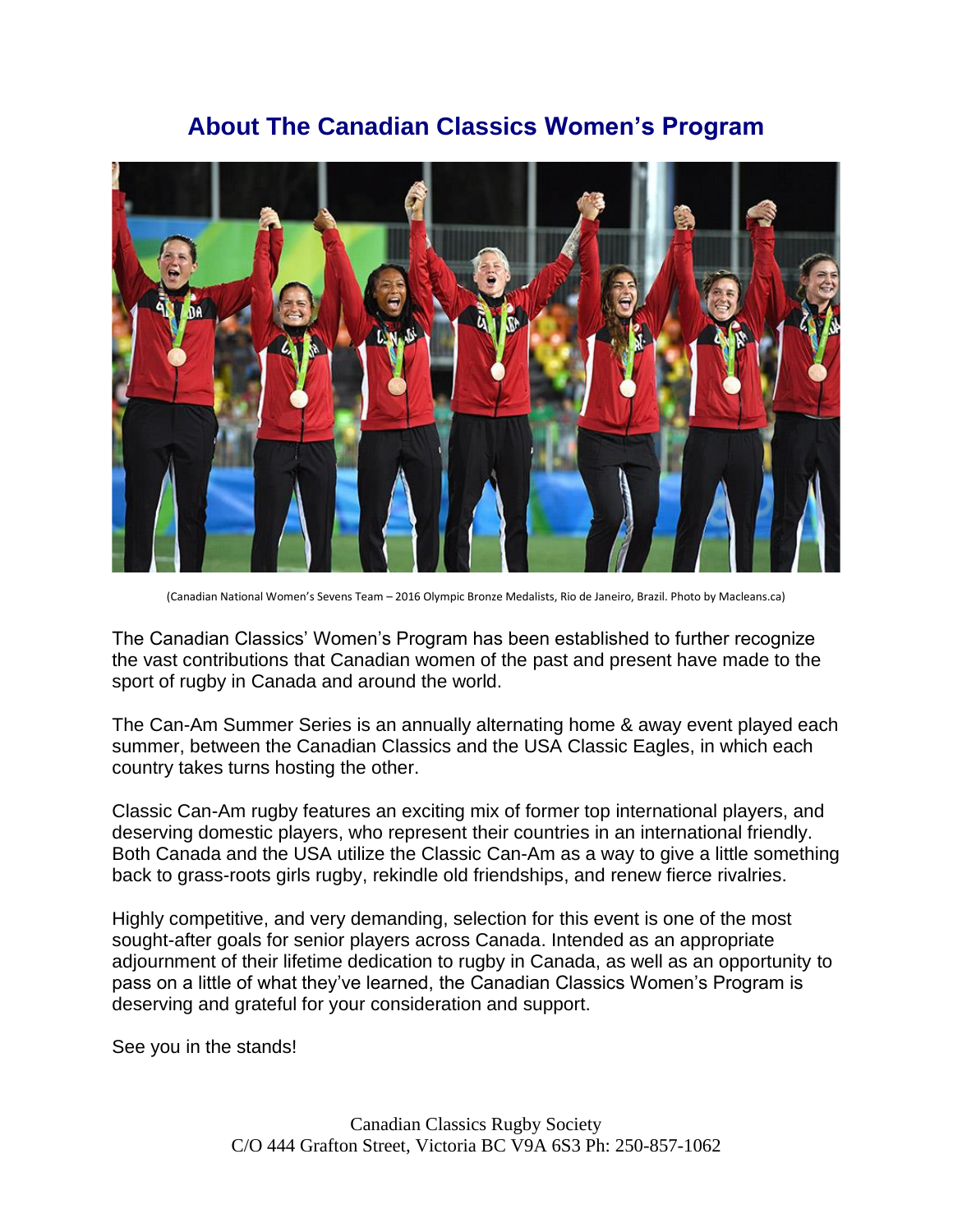

### **Women's Program Sponsorship Levels**

There are four levels of sponsorship: Title, Gold, Silver, Supporter and every package can be tailored for the specific needs or requests of the sponsor.

#### **Women's "Title" Level** - *\$15,000*

- **Company Logo on front of all Canadian Game Jerseys**
- **Company Logo on team polo and other highly visible locations on all kit**
- **Framed team photo**
- **D** One signed and framed game jersey
- 2 Complete sets of Canadian Classic clothing including: ¼ Zip Pullover, Supporter's Jersey, Golf shirt, Tee-shirt, Ball cap, Scarf, Gym Bag, & Keychain
- Recognition at this year's Can-Am events and gatherings.
- **Recognition and link on Canadian Classics website.**
- **Recognition and link on Canadian Classics social media accounts.**
- **D** Opportunity for team photo for press release purposes.

#### **Women's "Gold" Level** - *\$10,000*

- **Company Logo on back of all Canadian Game Jerseys**
- **Company Logo on back of team polo & other highly visible locations on select kit**
- **Framed team photo**
- One complete set of Canadian Classic clothing including: ¼ Zip Pullover, Supporter's Jersey, Golf shirt, Tee-shirt, Ball cap, Scarf, Gym Bag, & Keychain
- **Recognition on Canadian Classics website.**
- Recognition on Canadian Classics social media accounts.
- **D** Opportunity for team photo for press release purposes.

#### **Women's "Silver" Level -** *\$5,000*

- **Company Logo on sleeve of all Canadian Game Jerseys**
- **Company Logo in visible location on select kit**
- **F** Framed team photo
- **Recognition on Canadian Classics website.**
- **Recognition on Canadian Classics social media.**

Canadian Classics Rugby Society C/O 444 Grafton Street, Victoria BC V9A 6S3 Ph: 250-857-1062